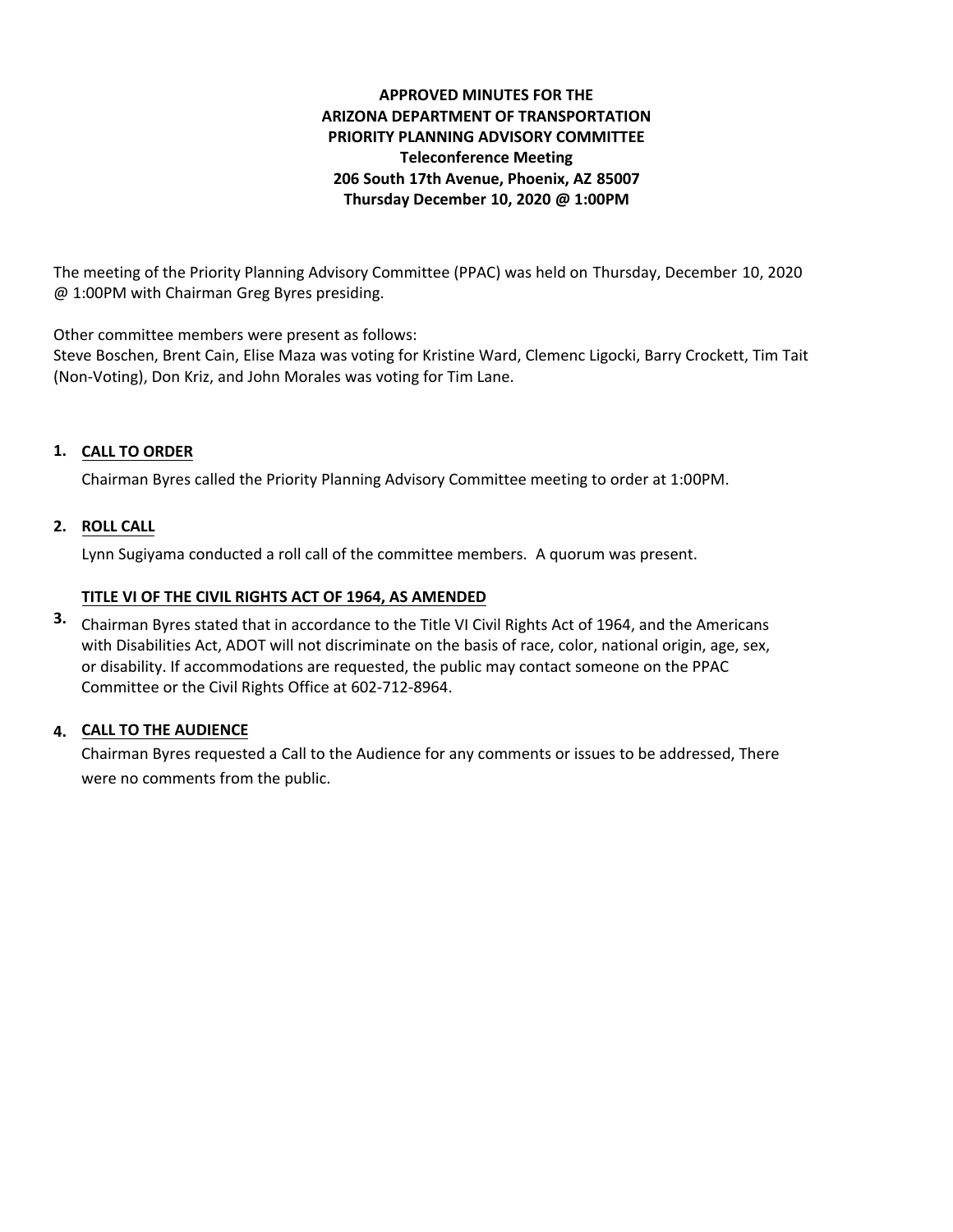### **5. PPAC - PROJECT MODIFICATIONS AND NEW PROJECTS - DISCUSSION AND POSSIBLE ACTION**

| Route & MP:                | $1-10 \omega 149.0$         |
|----------------------------|-----------------------------|
| <b>Project Name:</b>       | I-17 Split - SR 202L Santan |
| <b>Type of Work:</b>       | Design/Build for Widening   |
| County:                    | Maricopa                    |
| District:                  | Central                     |
| Schedule:                  |                             |
| Project:                   | F007201D, TIP#: 100181      |
| <b>Project Manager:</b>    | Amy Ritz                    |
| <b>Program Amount:</b>     | \$83,854,000                |
| <b>New Program Amount:</b> | \$60,854,000                |
| <b>Requested Action:</b>   | Reduce Budget.              |

5-1

| $5-2$ | Route & MP:                | $1-10 \omega 149.0$         |
|-------|----------------------------|-----------------------------|
|       | <b>Project Name:</b>       | I-17 Split - SR 202L Santan |
|       | <b>Type of Work:</b>       | Design/Build for Widening   |
|       | County:                    | Maricopa                    |
|       | District:                  | Central                     |
|       | Schedule:                  |                             |
|       | Project:                   | F007201R, TIP#: 100181      |
|       | <b>Project Manager:</b>    | Amy Ritz                    |
|       | <b>Program Amount:</b>     | \$39,428,000                |
|       | <b>New Program Amount:</b> | \$29,428,000                |
|       | <b>Requested Action:</b>   | Reduce Budget.              |
|       |                            |                             |

**Items 5-1 and 5-2 were presented by: Amy Ritz Chairman called for a motion to approve Items 5-1 and 5-2. Steve Boschen made the motion to approve. Dallas Hammit seconded the motion. Motion carried unanimously.**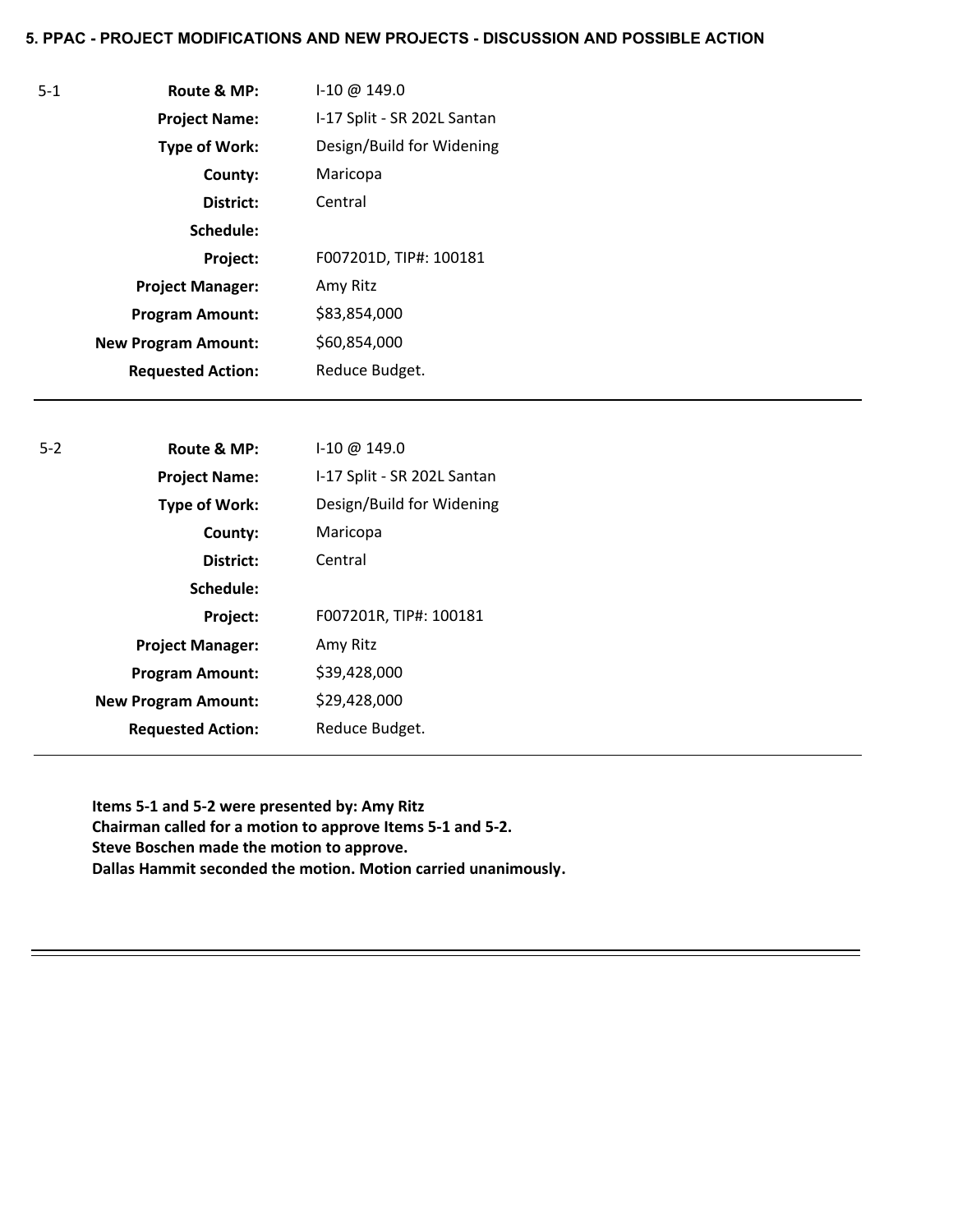# **5. PPAC - PROJECT MODIFICATIONS AND NEW PROJECTS - DISCUSSION AND POSSIBLE ACTION**

| $5 - 3$ | Route & MP:                | 1-10 @ 149.0                |
|---------|----------------------------|-----------------------------|
|         | <b>Project Name:</b>       | I-17 Split - SR 202L Santan |
|         | <b>Type of Work:</b>       | Design/Build for Widening   |
|         | County:                    | Maricopa                    |
|         | District:                  | Central                     |
|         | Schedule:                  |                             |
|         | Project:                   | F007201C, TIP#: 100181      |
|         | <b>Project Manager:</b>    | Amy Ritz                    |
|         | <b>Program Amount:</b>     | \$606,319,000               |
|         | <b>New Program Amount:</b> | \$676,677,000               |
|         | <b>Requested Action:</b>   | Increase budget.            |

**Item 5-3 was presented by: Amy Ritz Chairman called for a motion to approve Item 5-3. Steve Boschen made the motion to approve. Dallas Hammit seconded the motion. Motion carried unanimously.**